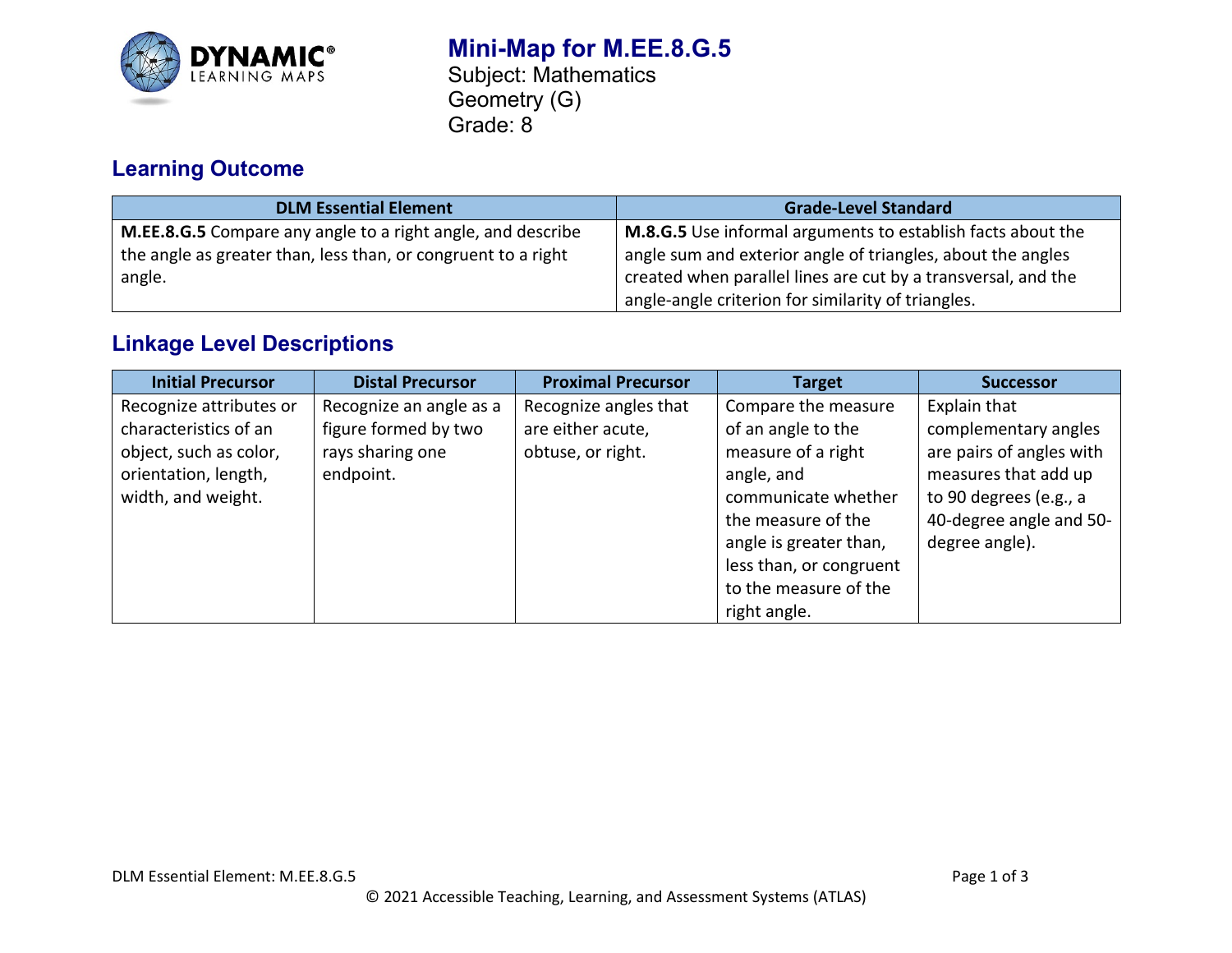### **Initial Precursor and Distal Precursor Linkage Level Relationships to the Target**

In order to recognize angles, students begin by learning to notice what is new. The educator draws the students' attention to new objects or stimuli, labels them (e.g., "this is a circle, and it does not have any sides," "this is a rectangle, and it has four sides") and the student observes, feels, or otherwise interacts with the shapes.

#### *How is the Initial Precursor related to the Target? How is the Distal Precursor related to the Target?*

At this level, educators are providing students with specific vocabulary (line, line segment, point, and ray) that are used to form an angle. These are all denoted by certain characteristics (a line has arrows on both ends; a line segment includes both endpoints; a point is a dot on a graph, a line, line segment, or a number line; a ray is a line that has a well-defined starting point). Educators should take care to use the names "line," "line segment," "point," and "ray" while defining and describing the angles. While students do not need to say the names, they do need to learn their meaning. Educators should teach these attributes within the context of working with angles.

### **Instructional Resources**

**Released Testlets**

See the [Guide to Practice Activities and Released Testlets.](https://dynamiclearningmaps.org/sites/default/files/documents/Manuals_Blueprints/Guide_to_Practice_Activities_and_Released_Testlets.pdf)

**Using Untested (UN) Nodes**

See the document [Using Mini-Maps to Plan Instruction.](https://dynamiclearningmaps.org/sites/default/files/documents/Using_Mini_Maps_to_Plan_Instruction.pdf)